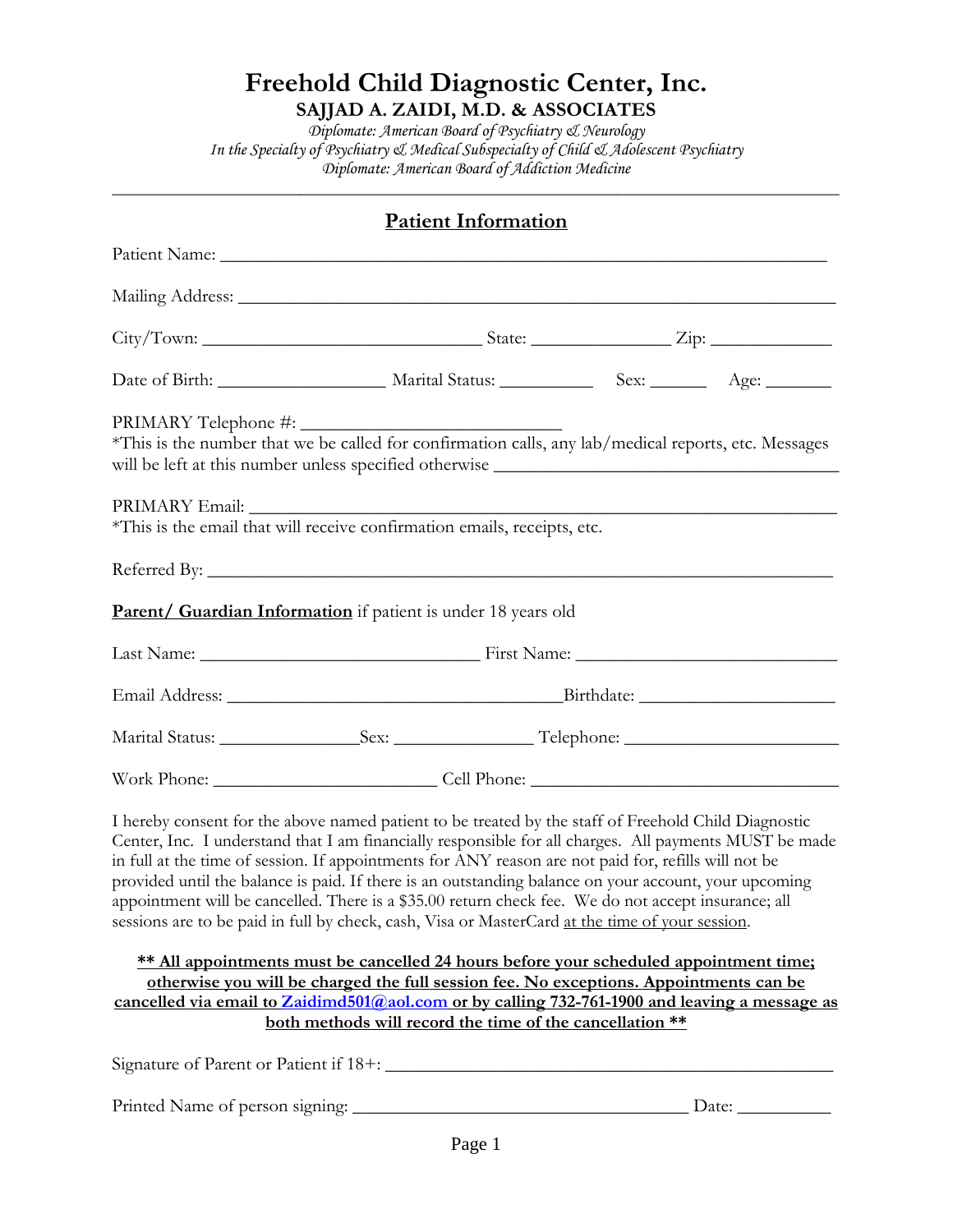#### \_\_\_\_\_\_\_\_\_\_\_\_\_\_\_\_\_\_\_\_\_\_\_\_\_\_\_\_\_\_\_\_\_\_\_\_\_\_\_\_\_\_\_\_\_\_\_\_\_\_\_\_\_\_\_\_\_\_\_\_\_\_\_\_\_\_\_\_\_\_\_\_\_\_\_\_\_\_\_\_\_\_\_\_\_ Office Policies

Compliance with appointments is mandatory if you are on medications; you must schedule your appointments for when the provider is requesting to follow up with you. Every patient is different and every medication prescribed is different. If you have a 90-day prescription plan, you MUST be seen before the 90 days expires to receive an additional 90-day refill. If you cannot make it in, monthly refills will be given until you can come for a follow up appointment. If more than 90 days has passed without a scheduled appointment, we will only provide a partial refill until you can come in for an appointment. If you fail to make an appointment, a termination of care letter will be sent due to noncompliance and no further refills will be given. This is not only office policy, but the strict guidelines that providers have to follow when prescribing medications, especially controlled substances. Controlled prescriptions that can be called in will not be sent to mail away or given in three-month increments. Controlled prescriptions are NOT auto renewed; therefore you must request them either by email or by leaving a message on our machine and we can either mail it to you or you can choose to pick it up. We recommend you request them a week in advance to ensure you receive them in a timely manner and do not run out. The Freehold office is typically open for pickups Monday-Thursday 10-4, Neptune office hours vary so please call prior to coming. \*Please keep in mind the office can be closed for holidays etc. so please request your refill timely. If you are seen for an after hours appointment with a prescriber, your medications will be sent to your pharmacy the following business day.

Any of the FCDC staff can request a urine sample at any time. If you cannot produce a urine sample at the time of session you are welcome to wait, or you MUST return to our office within 48 hours to give us the sample. If the sample is not given within 48 hours, regardless of reasoning, your medications (if any) will be tapered down and discontinued appropriately or we have the right to terminate care completely for noncompliance of treatment planning.

If you fail to show for your appointment or you cancel without 24 hours notice, you will be charged for your session in full; your fee will not be reduced if you opt to do a phone consult. Phone consults are only for emergency situations only and regardless of the reasoning, two phone consultations CANNOT be done back to back. No show fees will be payable by you and cannot be processed through your insurance company. We will very often place a courtesy call/email reminder to remind you of your appointment, however it is just a courtesy and this should not be solely relied upon for you to remember your scheduled appointment date and time. You are responsible for remembering all appointments that you schedule. Should you not be seen in over a years time, you will be required to schedule a new Psychiatric Evaluation.

This office often uses email as a primary mode of communication to provide the fastest form of communication to meet our patient's needs. We will transmit clinical information as well as appointment, payment, and medication information, etc. If you provide an email address, you are giving permission to communicate this information electronically. Patients are welcome to email questions, concerns or paperwork, however if this gets excessive or the provider feels at any time an appointment or phone consultation is needed, this will be relayed to you by the office staff.

Minors of divorced parents that present for an appointment must have consent of both custodial parents to be treated. We assume that by you scheduling an appointment, both parents are in agreement with the treatment. It is solely parental responsibility to make sure they have the legal right to make medical decisions regarding their child and our services. If necessary, the custody agreement should be provided automatically from the parent to the office.

#### **I have read and agree to all of the above statements:**

| Signature of Parent or Patient if 18+:        |       |
|-----------------------------------------------|-------|
|                                               | Date: |
| Patient name if different from person signing |       |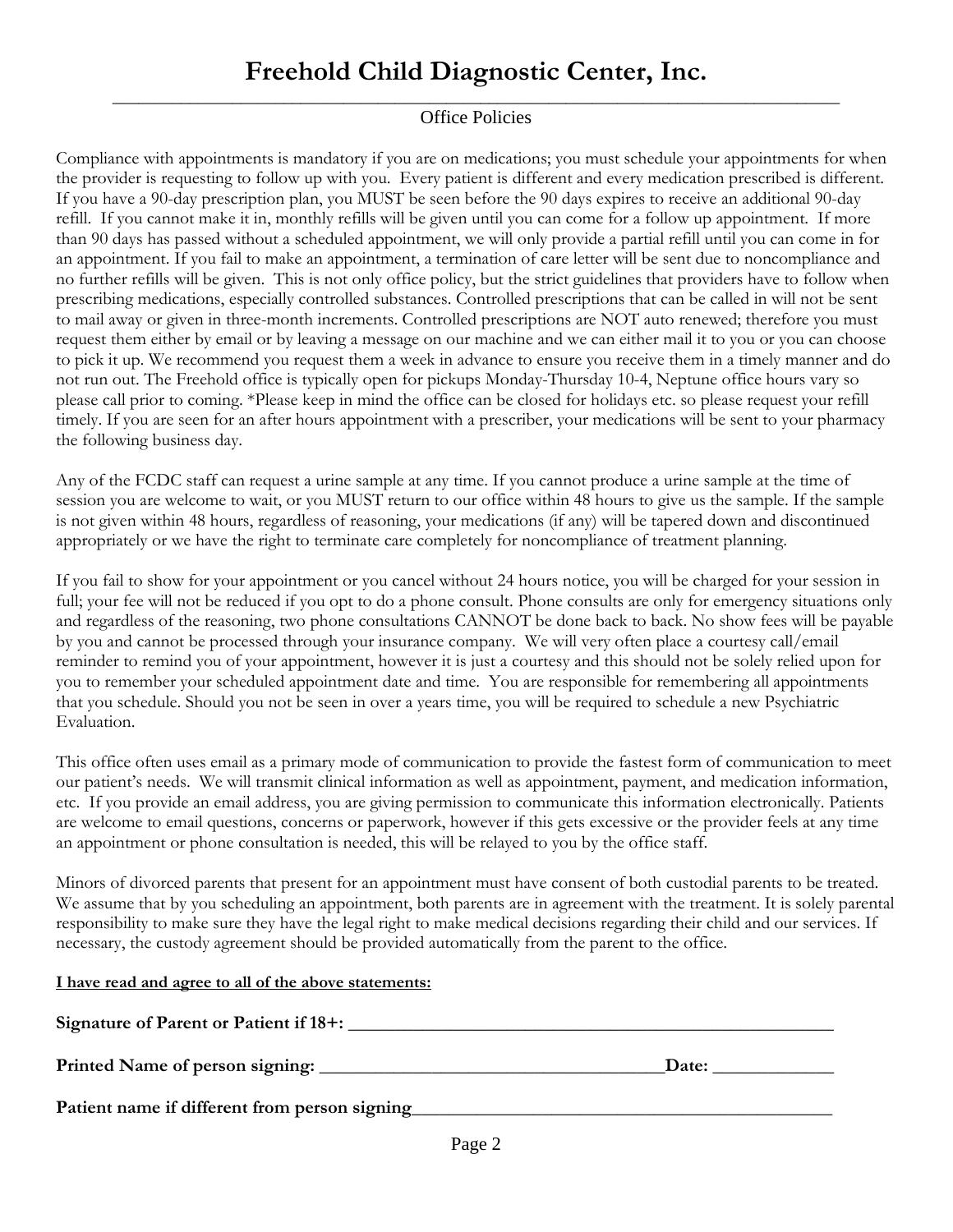#### \_\_\_\_\_\_\_\_\_\_\_\_\_\_\_\_\_\_\_\_\_\_\_\_\_\_\_\_\_\_\_\_\_\_\_\_\_\_\_\_\_\_\_\_\_\_\_\_\_\_\_\_\_\_\_\_\_\_\_\_\_\_\_\_\_\_\_\_\_\_\_\_\_\_\_\_\_\_\_\_\_\_\_\_\_ Office Policies Regarding Medication

#### **Please initial below next to the following statements:**

- I agree to follow the dosing schedule prescribed to me by my prescriber.
- I agree to never share my medications with others, nor will I sell or exchange my medications for any reason.
- \_\_\_\_\_ I agree to always keep my medications safeguarded and within my control.
- It is my responsibility to notify the office in a timely manner when refills are necessary. Approval of your refill may take up to three business days so please be courteous and do not wait to call. Medication refills will be given during regular business hours, Monday-Friday from 10:00am-4:00pm. If you use a mail order pharmacy, please contact us fourteen (14) days before your medication is due to run out. You may email or call and press "2" for medication refills. No controlled prescriptions will be refilled on Saturday, Sunday or Holidays.
- Please note that if you need refills for your medications, we ask that you contact FCDC directly via email/voicemail so that we can escribe to your pharmacy. FCDC does not receive requests from pharmacies via our electronic health records (which is how most large chains communicate their refill requests).
- If you are prescribed MEDICINAL MARIJUANA, please contact the office prior to going to the dispensary to make sure your prescription was sent and ready for pick-up.
- Some medications require prior authorization. Depending on your insurance this process may involve several steps by both your pharmacy and your provider. Prior authorization will be attended to as quickly as possible. Neither the pharmacy nor the provider can guarantee that your insurance company will approve the medication.
- It is important to keep your scheduled appointment to ensure that you receive timely refills. Repeated no shows or cancellations will result in a denial of refills. All prescriptions require a follow up appointment every three months, no exceptions. A two month follow up appointment is needed for Medicinal Marijuana and Suboxone.
- I agree that if I receive narcotic or controlled medication prescriptions from FCDC, I am not allowed to receive the same type of medications from another physician without express consent or consultation with your prescriber.
- If a minor's parents are divorced, it is the attending parent's responsibility to notify parent of medication that has been prescribed. If a parent cannot be in attendance for the evaluation, they should be available by phone to avoid conflict regarding recommendations or medical decisions made by your prescriber.
- I understand there will be no early refills of any narcotic or controlled medications prescriptions.
- New symptoms or events require an appointment. Your prescriber will not diagnose or treat over the phone/ email.
- I understand that not disclosing medications that I take which have addictive potential is a serious breach of the physician-patient relationship. I pledge that I will not seek prescriptions from other providers for these types of medications without the prior knowledge and agreement from your prescriber. I understand that violation of this pledge may result in termination of care.

| Printed Name of person signing:                | Date: |
|------------------------------------------------|-------|
| Patient name if different from person signing: |       |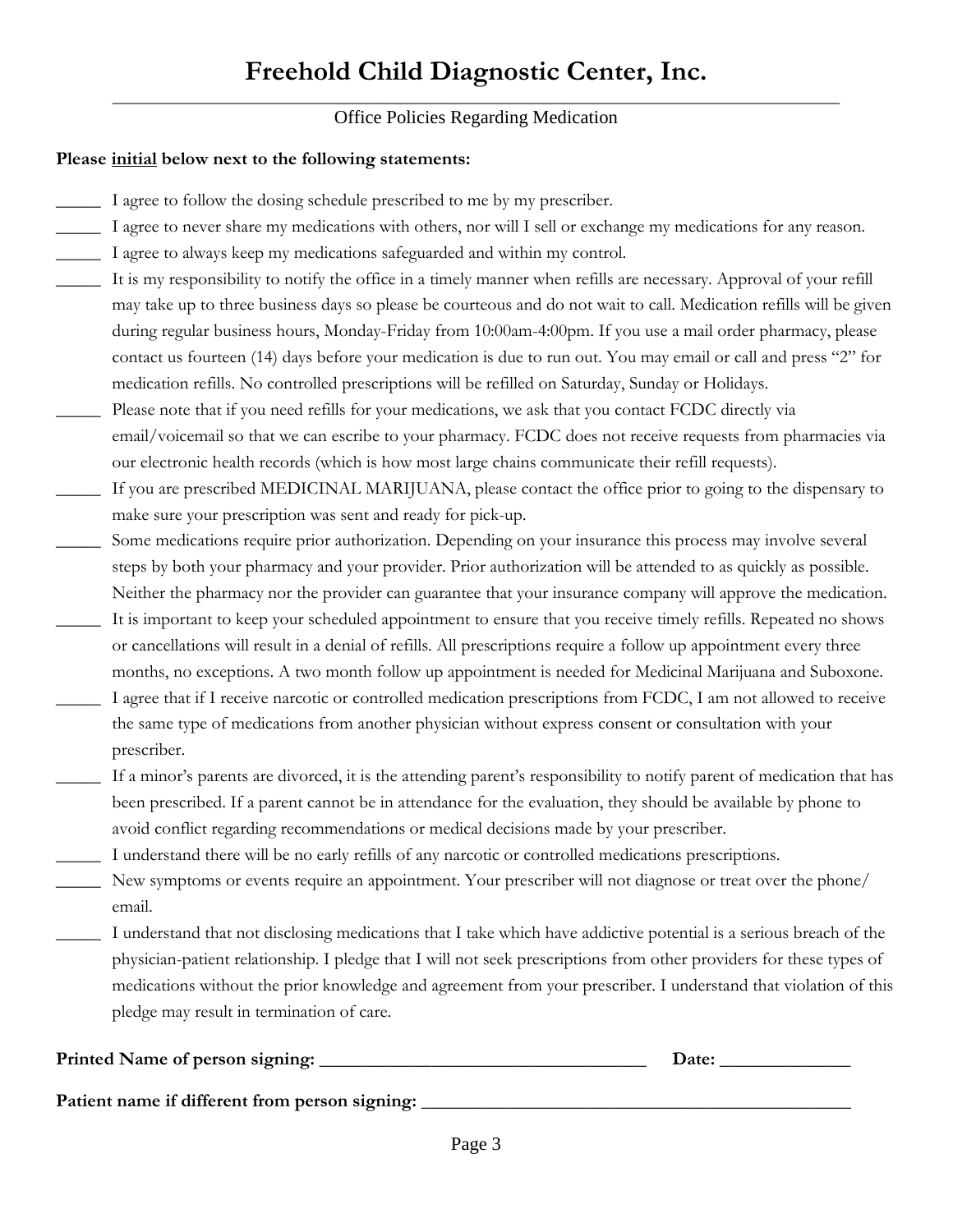#### \_\_\_\_\_\_\_\_\_\_\_\_\_\_\_\_\_\_\_\_\_\_\_\_\_\_\_\_\_\_\_\_\_\_\_\_\_\_\_\_\_\_\_\_\_\_\_\_\_\_\_\_\_\_\_\_\_\_\_\_\_\_\_\_\_\_\_\_\_\_\_\_\_\_\_\_\_\_\_\_\_\_\_\_\_ Office Fees

We do not accept insurances and we are considered out of network. Payment is due in full at the time of service, no exceptions. We take Visa, MasterCard, Check or Cash. You will receive a receipt to submit to your insurance company should you have out of network benefits and may be able to be reimbursed. IT is your sole responsibility to know your insurance benefits. The cost of appointments are as follows:

| Psychiatrists        |       | <b>Nurse Practitioners</b> |       |
|----------------------|-------|----------------------------|-------|
| ****up to 15 minutes | \$125 | ****up to 15 minutes       | \$80  |
| up to $30$ minutes   | \$200 | up to 30 minutes           | \$165 |
| up to 45 minutes     | \$275 | up to 45 minutes           | \$215 |
| up to $60$ minutes   | \$425 | up to $60$ minutes         | \$315 |
|                      |       |                            |       |

\*\*\*\*Only available to longstanding patients whose provider APPROVED up to 15-minute sessions.

| Psychiatric Evaluations<br>Phone Consults (15 min.) |                    | \$500<br>\$80 | Psychiatric Evaluations<br>\$400<br>Phone Consults (15 min.)<br>\$80 |  |
|-----------------------------------------------------|--------------------|---------------|----------------------------------------------------------------------|--|
| Therapy                                             | Initial Intake     | \$190         | * Prices are subject change                                          |  |
|                                                     | Up to $60$ minutes | \$180         | * \$35 return check fee                                              |  |
|                                                     | Up to 45 minutes   | \$150         | $*$ Special request = additional \$50                                |  |
|                                                     | Group Therapy      | price varies  | * Other services = price varies                                      |  |

Please note, we always strive to have requests completed as fast as possible, but please keep these time frames in mind when making a request.

Letter or Form. A fee needs to be paid when requesting a letter or form and once paid, it can take up to 14 days for it to be completed.

**Medical Records.** A fee needs to be paid when requesting medical records based on the amount of records that are requested and once paid, it can take up to 30 days.

**I understand the above price list: Signature of Parent or Patient if 18+:** \_\_\_\_\_\_\_\_\_\_\_\_\_\_\_\_\_\_\_\_\_\_\_\_\_\_\_\_\_\_\_\_\_\_\_\_\_\_\_\_\_\_\_\_\_\_\_\_ **Printed Name of person signing:** \_\_\_\_\_\_\_\_\_\_\_\_\_\_\_\_\_\_\_\_\_\_\_\_\_\_\_\_\_\_\_\_\_\_ **Date:** \_\_\_\_\_\_\_\_\_\_\_\_ Patient name if different from person signing: \_\_\_\_\_\_\_\_\_\_\_\_\_\_\_\_\_\_\_\_\_\_\_\_\_\_\_\_\_\_\_\_\_\_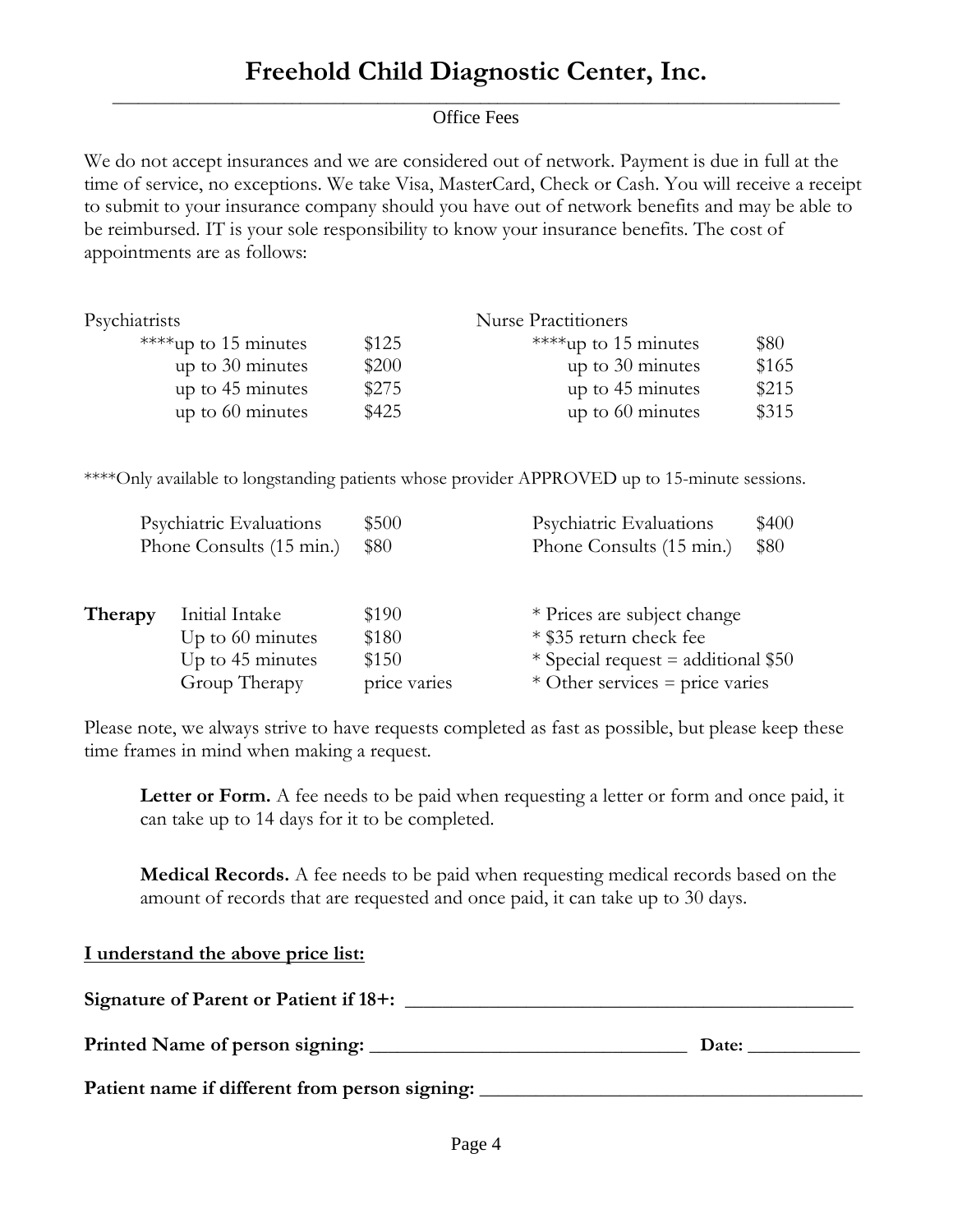\_\_\_\_\_\_\_\_\_\_\_\_\_\_\_\_\_\_\_\_\_\_\_\_\_\_\_\_\_\_\_\_\_\_\_\_\_\_\_\_\_\_\_\_\_\_\_\_\_\_\_\_\_\_\_\_\_\_\_\_\_\_\_\_\_\_\_\_\_\_\_\_\_\_\_\_\_\_\_\_\_\_\_\_\_ Consent Disclosure

### **Authorization to Discuss Medical Information**

I hereby authorize you to use or disclose the specific information described below, only for the purposes and parties described below. Description of the specific information *to be discussed* (check all that apply):

|                                                   | Medication Information ________ Alcohol or Drug Information (including urine screenings). |  |
|---------------------------------------------------|-------------------------------------------------------------------------------------------|--|
|                                                   |                                                                                           |  |
|                                                   | ,我们也不能在这里的时候,我们也不能在这里的时候,我们也不能不能不能不能不能不能不能不能不能不能不能不能不能不能不能。""我们的是,我们也不能不能不能不能不能不能         |  |
| Information to be given to the following parties: |                                                                                           |  |
|                                                   |                                                                                           |  |
|                                                   |                                                                                           |  |
|                                                   |                                                                                           |  |
|                                                   |                                                                                           |  |
|                                                   |                                                                                           |  |
|                                                   |                                                                                           |  |
|                                                   |                                                                                           |  |
|                                                   |                                                                                           |  |
|                                                   |                                                                                           |  |

#### **I understand that:**

I may revoke this authorization in writing by contacting the office.

This authorization is giving Freehold Child Diagnostic Center, Inc. the right to discuss my medical information with the one or more people listed above.

Information used or disclosed pursuant to the authorization may be subject to re-disclosure by the recipient and no longer be protected by the HIPAA.

 $\_$  , and the set of the set of the set of the set of the set of the set of the set of the set of the set of the set of the set of the set of the set of the set of the set of the set of the set of the set of the set of th

#### **Patient Name Date of Birth**

#### **Patient 18+/Parent/Legal Guardian Date**

MINORS between the ages of 14-18: By federal regulations in pregnancy and drug use or HIV/AIDS related material, separate consent made in writing is needed.

 $\_$  , and the set of the set of the set of the set of the set of the set of the set of the set of the set of the set of the set of the set of the set of the set of the set of the set of the set of the set of the set of th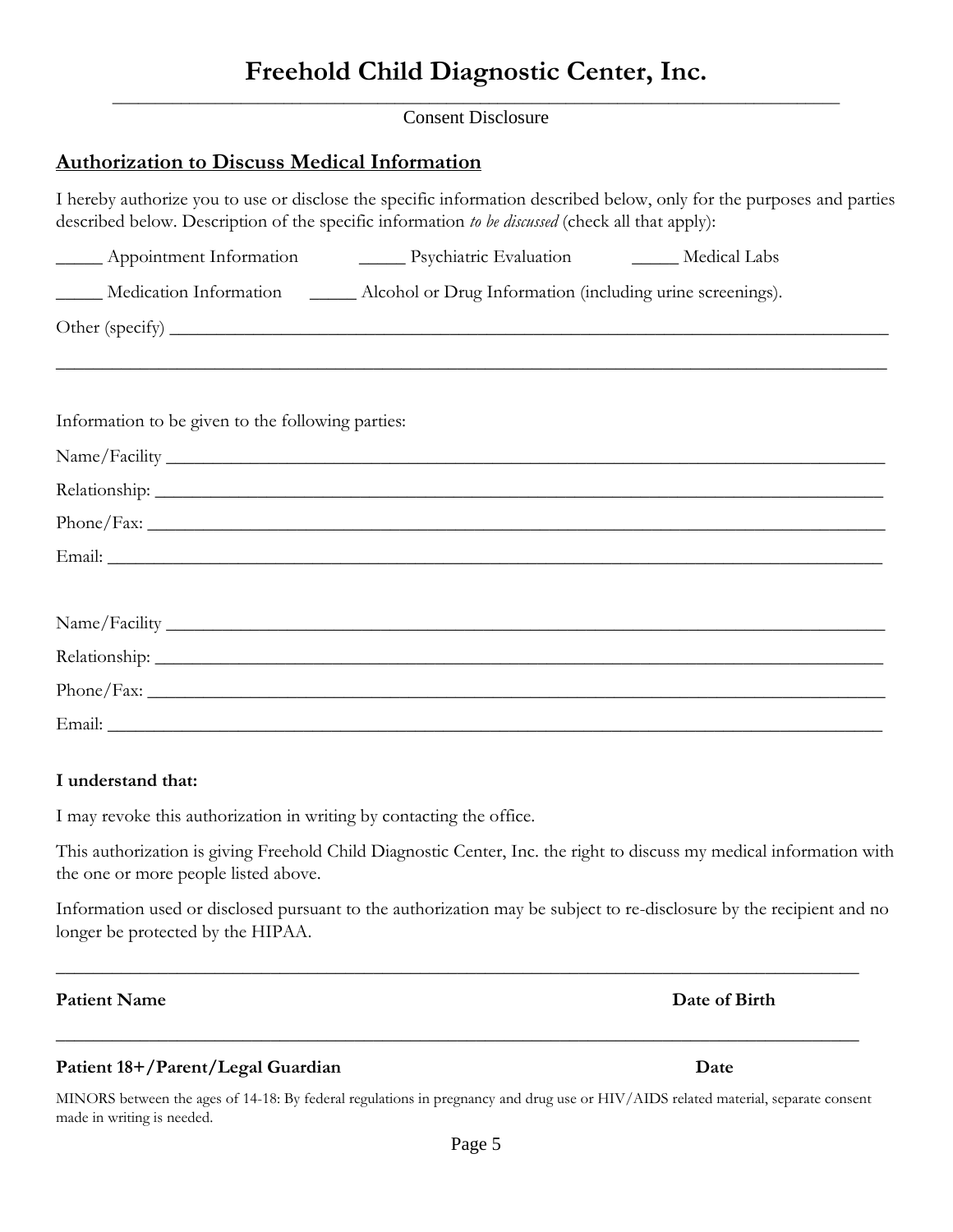### **Freehold Child Diagnostic Center, Inc.** \_\_\_\_\_\_\_\_\_\_\_\_\_\_\_\_\_\_\_\_\_\_\_\_\_\_\_\_\_\_\_\_\_\_\_\_\_\_\_\_\_\_\_\_\_\_\_\_\_\_\_\_\_\_\_\_\_\_\_\_\_\_\_\_\_\_\_\_\_\_\_\_\_\_\_\_\_\_\_\_\_\_\_\_\_

#### **Patient Intake Form 1/3**

|                                                                                                                                                                                                                                   |                                                                                   | Age:                            |
|-----------------------------------------------------------------------------------------------------------------------------------------------------------------------------------------------------------------------------------|-----------------------------------------------------------------------------------|---------------------------------|
|                                                                                                                                                                                                                                   | Person completing form (parent/guardian/self): __________________________________ |                                 |
| Sex: O Male                                                                                                                                                                                                                       |                                                                                   |                                 |
| What are the problem(s) for which you are seeking help?                                                                                                                                                                           |                                                                                   |                                 |
|                                                                                                                                                                                                                                   |                                                                                   |                                 |
|                                                                                                                                                                                                                                   |                                                                                   |                                 |
|                                                                                                                                                                                                                                   | 3.                                                                                |                                 |
|                                                                                                                                                                                                                                   | Current Symptoms Checklist: (check for any symptoms present)                      |                                 |
| <b>O</b> Depressed mood                                                                                                                                                                                                           | <b>O</b> Loss of interest                                                         | <b>O</b> Crying spells          |
| <b>O</b> Racing thoughts                                                                                                                                                                                                          | <b>O</b> Hallucinations                                                           | O Self harm                     |
| <b>O</b> Excessive worry                                                                                                                                                                                                          | <b>O</b> Forgetfulness                                                            | <b>O</b> Increased irritability |
| <b>O</b> Unable to enjoy activities                                                                                                                                                                                               | <b>O</b> Concentration problems                                                   | <b>O</b> Fatigue                |
| <b>O</b> Impulsivity                                                                                                                                                                                                              | <b>O</b> Sleep disturbances                                                       | <b>O</b> Anger outbursts        |
| O Anxiety/anxiety attacks                                                                                                                                                                                                         | <b>O</b> Suspiciousness                                                           | O Suicidal Thoughts/Plans       |
| O Sleep pattern disturbance                                                                                                                                                                                                       | O Change in appetite                                                              | <b>O</b> Mood changes           |
| O Increase risky behavior                                                                                                                                                                                                         | <b>O</b> Excessive energy                                                         | O Social/School Problems        |
| O Avoidance                                                                                                                                                                                                                       | <b>O</b> Excessive guilt                                                          | O Parent/Child Conflict         |
| $\mathbf{r}$ , and the second contract of the second contract of the second contract of the second contract of the second contract of the second contract of the second contract of the second contract of the second contract of |                                                                                   |                                 |

\_\_\_\_\_\_\_\_\_\_\_\_\_\_\_\_\_\_\_\_\_\_\_\_\_\_\_\_\_\_\_\_\_\_\_\_\_\_\_\_\_\_\_\_\_\_\_\_\_\_\_\_\_\_\_\_\_\_\_\_\_\_\_\_\_\_\_\_\_\_\_\_\_\_\_\_\_\_\_\_\_\_\_\_

\_\_\_\_\_\_\_\_\_\_\_\_\_\_\_\_\_\_\_\_\_\_\_\_\_\_\_\_\_\_\_\_\_\_\_\_\_\_\_\_\_\_\_\_\_\_\_\_\_\_\_\_\_\_\_\_\_\_\_\_\_\_\_\_\_\_\_\_\_\_\_\_\_\_\_\_\_\_\_\_\_\_\_\_

\_\_\_\_\_\_\_\_\_\_\_\_\_\_\_\_\_\_\_\_\_\_\_\_\_\_\_\_\_\_\_\_\_\_\_\_\_\_\_\_\_\_\_\_\_\_\_\_\_\_\_\_\_\_\_\_\_\_\_\_\_\_\_\_\_\_\_\_\_\_\_\_\_\_\_\_\_\_

\_\_\_\_\_\_\_\_\_\_\_\_\_\_\_\_\_\_\_\_\_\_\_\_\_\_\_\_\_\_\_\_\_\_\_\_\_\_\_\_\_\_\_\_\_\_\_\_\_\_\_\_\_\_\_\_\_\_\_\_\_\_\_\_\_\_\_\_\_\_\_\_\_\_\_\_\_\_

Previous Mental Health Diagnosis, if applicable:

Have you ever been psychiatrically hospitalized? **O** Yes **O** No

If yes, describe for what reason, when and where:

List all current medications and prescribing physician:

Do you have any allergies or medical conditions we should be aware of?

\_\_\_\_\_\_\_\_\_\_\_\_\_\_\_\_\_\_\_\_\_\_\_\_\_\_\_\_\_\_\_\_\_\_\_\_\_\_\_\_\_\_\_\_\_\_\_\_\_\_\_\_\_\_\_\_\_\_\_\_\_\_\_\_\_\_\_\_\_\_\_\_\_\_\_\_\_\_\_\_\_\_\_\_

\_\_\_\_\_\_\_\_\_\_\_\_\_\_\_\_\_\_\_\_\_\_\_\_\_\_\_\_\_\_\_\_\_\_\_\_\_\_\_\_\_\_\_\_\_\_\_\_\_\_\_\_\_\_\_\_\_\_\_\_\_\_\_\_\_\_\_\_\_\_\_\_\_\_\_\_\_\_\_\_\_\_\_\_

\_\_\_\_\_\_\_\_\_\_\_\_\_\_\_\_\_\_\_\_\_\_\_\_\_\_\_\_\_\_\_\_\_\_\_\_\_\_\_\_\_\_\_\_\_\_\_\_\_\_\_\_\_\_\_\_\_\_\_\_\_\_\_\_\_\_\_\_\_\_\_\_\_\_\_\_\_\_\_\_\_\_\_\_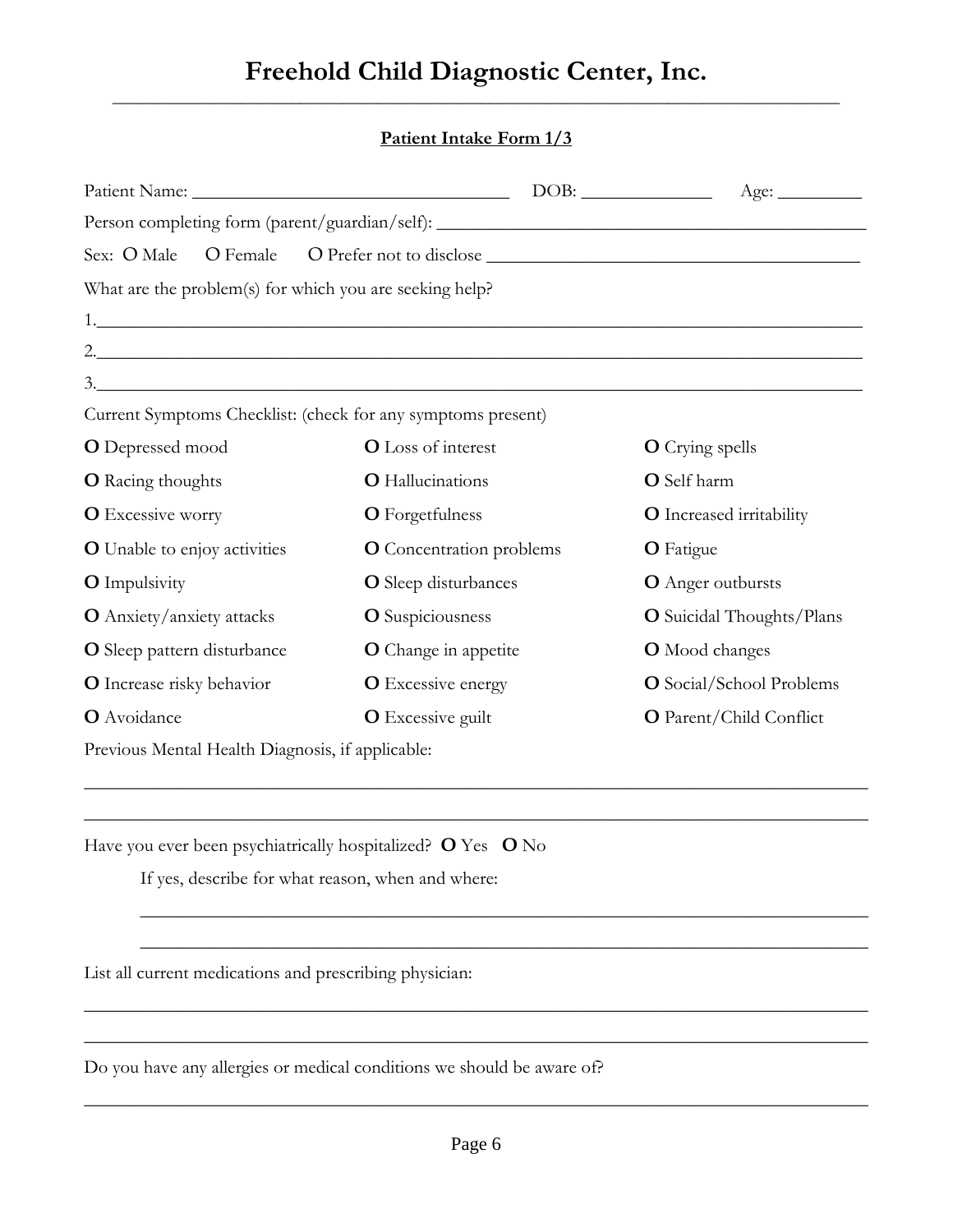### **Freehold Child Diagnostic Center, Inc.** \_\_\_\_\_\_\_\_\_\_\_\_\_\_\_\_\_\_\_\_\_\_\_\_\_\_\_\_\_\_\_\_\_\_\_\_\_\_\_\_\_\_\_\_\_\_\_\_\_\_\_\_\_\_\_\_\_\_\_\_\_\_\_\_\_\_\_\_\_\_\_\_\_\_\_\_\_\_\_\_\_\_\_\_\_

### **Patient Intake Form 2/3**

\_\_\_\_\_\_\_\_\_\_\_\_\_\_\_\_\_\_\_\_\_\_\_\_\_\_\_\_\_\_\_\_\_\_\_\_\_\_\_\_\_\_\_\_\_\_\_\_\_\_\_\_\_\_\_\_\_\_\_\_\_\_\_\_\_\_\_\_\_\_\_\_\_\_\_\_\_\_\_\_\_\_\_\_

\_\_\_\_\_\_\_\_\_\_\_\_\_\_\_\_\_\_\_\_\_\_\_\_\_\_\_\_\_\_\_\_\_\_\_\_\_\_\_\_\_\_\_\_\_\_\_\_\_\_\_\_\_\_\_\_\_\_\_\_\_\_\_\_\_\_\_\_\_\_\_\_\_\_\_\_\_\_\_\_\_\_\_\_

\_\_\_\_\_\_\_\_\_\_\_\_\_\_\_\_\_\_\_\_\_\_\_\_\_\_\_\_\_\_\_\_\_\_\_\_\_\_\_\_\_\_\_\_\_\_\_\_\_\_\_\_\_\_\_\_\_\_\_\_\_\_\_\_\_\_\_\_\_\_\_\_\_\_\_\_\_\_\_\_\_\_\_\_

\_\_\_\_\_\_\_\_\_\_\_\_\_\_\_\_\_\_\_\_\_\_\_\_\_\_\_\_\_\_\_\_\_\_\_\_\_\_\_\_\_\_\_\_\_\_\_\_\_\_\_\_\_\_\_\_\_\_\_\_\_\_\_\_\_\_\_\_\_\_\_\_\_\_\_\_\_\_\_\_\_\_\_\_

\_\_\_\_\_\_\_\_\_\_\_\_\_\_\_\_\_\_\_\_\_\_\_\_\_\_\_\_\_\_\_\_\_\_\_\_\_\_\_\_ \_\_\_\_\_\_\_\_\_\_\_\_\_\_\_\_\_\_\_\_\_\_\_\_\_\_\_\_\_\_\_\_\_\_\_\_\_\_\_\_\_\_

\_\_\_\_\_\_\_\_\_\_\_\_\_\_\_\_\_\_\_\_\_\_\_\_\_\_\_\_\_\_\_\_\_\_\_\_\_\_\_\_ \_\_\_\_\_\_\_\_\_\_\_\_\_\_\_\_\_\_\_\_\_\_\_\_\_\_\_\_\_\_\_\_\_\_\_\_\_\_\_\_\_\_

\_\_\_\_\_\_\_\_\_\_\_\_\_\_\_\_\_\_\_\_\_\_\_\_\_\_\_\_\_\_\_\_\_\_\_\_\_\_\_\_ \_\_\_\_\_\_\_\_\_\_\_\_\_\_\_\_\_\_\_\_\_\_\_\_\_\_\_\_\_\_\_\_\_\_\_\_\_\_\_\_\_\_

\_\_\_\_\_\_\_\_\_\_\_\_\_\_\_\_\_\_\_\_\_\_\_\_\_\_\_\_\_\_\_\_\_\_\_\_\_\_\_\_ \_\_\_\_\_\_\_\_\_\_\_\_\_\_\_\_\_\_\_\_\_\_\_\_\_\_\_\_\_\_\_\_\_\_\_\_\_\_\_\_\_\_

\_\_\_\_\_\_\_\_\_\_\_\_\_\_\_\_\_\_\_\_\_\_\_\_\_\_\_\_\_\_\_\_\_\_\_\_\_\_\_\_ \_\_\_\_\_\_\_\_\_\_\_\_\_\_\_\_\_\_\_\_\_\_\_\_\_\_\_\_\_\_\_\_\_\_\_\_\_\_\_\_\_\_

\_\_\_\_\_\_\_\_\_\_\_\_\_\_\_\_\_\_\_\_\_\_\_\_\_\_\_\_\_\_\_\_\_\_\_\_\_\_\_\_\_\_\_\_\_\_\_\_\_\_\_\_\_\_\_\_\_\_\_\_\_\_\_\_\_\_\_\_\_\_\_\_\_\_\_\_\_\_

\_\_\_\_\_\_\_\_\_\_\_\_\_\_\_\_\_\_\_\_\_\_\_\_\_\_\_\_\_\_\_\_\_\_\_\_\_\_\_\_\_\_\_\_\_\_\_\_\_\_\_\_\_\_\_\_\_\_\_\_\_\_\_\_\_\_\_\_\_\_\_\_\_\_\_\_\_\_

Are you currently in psychotherapy/counseling? If so, please give name and phone # of therapist:

List any school-related difficulties/accommodations received:

Have you ever been treated for alcohol or drug use or abuse? **O** Yes **O** No

If Yes, for which substances and what was the length of use?

Do you have any pending legal problems? **O** Yes **O** No

List any birth complications or developmental concerns:

List the individuals you currently reside with:

Name Relationship

Are there any issues regarding custody, guardianship or visitation that we should be aware of: **O** Yes **O** No

If yes, describe:

**\*Please Note that FCDC will not get involved with any custody/ divorce issues. The evaluation is not intended, nor is it appropriate for, legal deliberations (i.e. divorce, child custody, visitation, child support or other non-educational/non-clinical matters).**

\_\_\_\_\_\_\_\_\_\_\_\_\_\_\_\_\_\_\_\_\_\_\_\_\_\_\_\_\_\_\_\_\_\_\_\_\_\_\_\_\_\_\_\_\_\_\_\_\_\_\_\_\_\_\_\_\_\_\_\_\_\_\_\_\_\_\_\_\_\_\_\_\_\_\_\_\_\_\_\_\_\_\_\_

\_\_\_\_\_\_\_\_\_\_\_\_\_\_\_\_\_\_\_\_\_\_\_\_\_\_\_\_\_\_\_\_\_\_\_\_\_\_\_\_\_\_\_\_\_\_\_\_\_\_\_\_\_\_\_\_\_\_\_\_\_\_\_\_\_\_\_\_\_\_\_\_\_\_\_\_\_\_\_\_\_\_\_\_

 $\_$  , and the set of the set of the set of the set of the set of the set of the set of the set of the set of the set of the set of the set of the set of the set of the set of the set of the set of the set of the set of th

Has anyone in your family been diagnosed with or treated for mental health difficulties:

Have you or a member of your family been treated by Freehold Child Diagnostic Center, Inc.? **O** Yes **O** No If yes, please specify:  $\Box$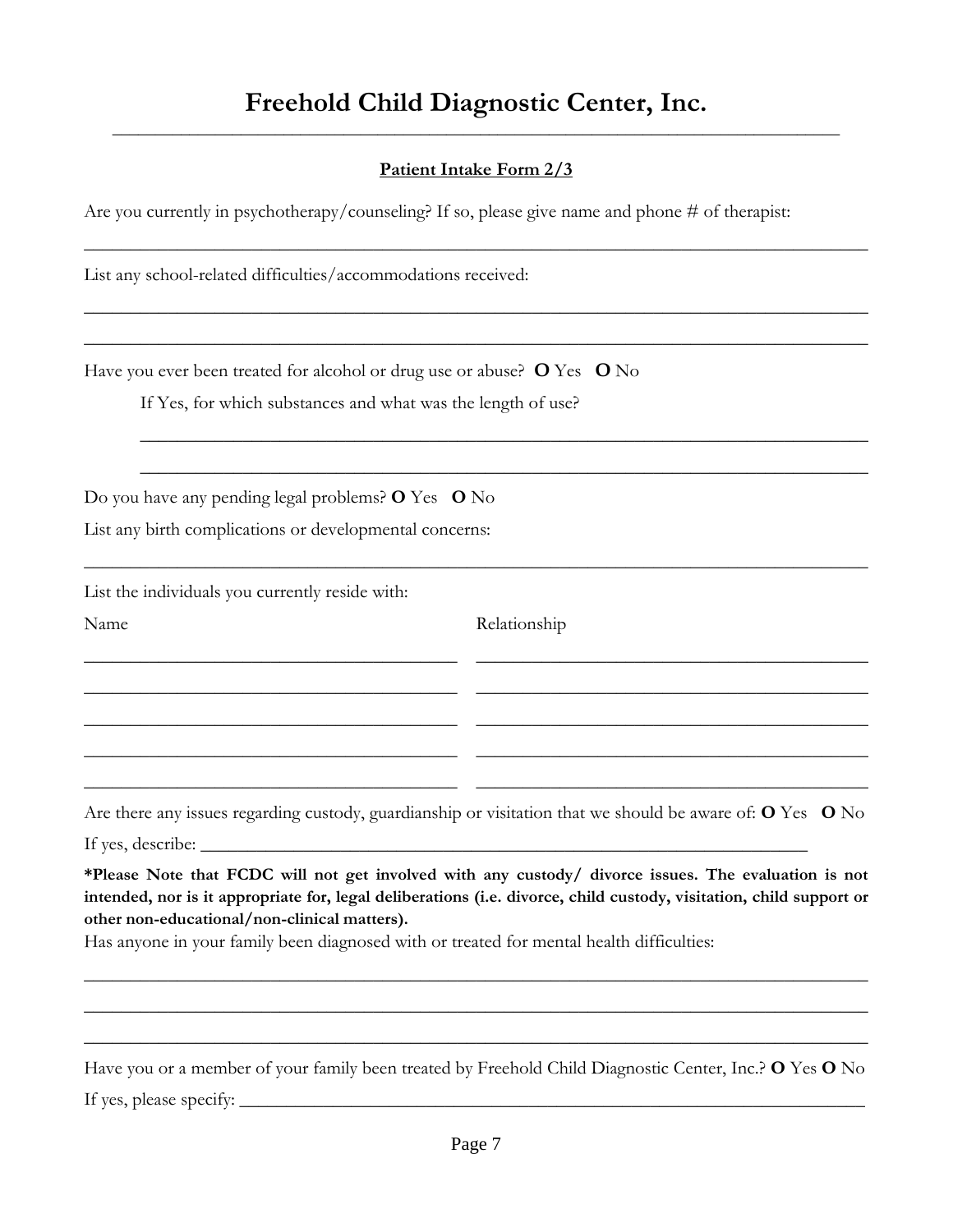### Patient Intake Form 3/3

|  | Any additional comments or information that would be helpful to us? |  |  |  |  |
|--|---------------------------------------------------------------------|--|--|--|--|
|  |                                                                     |  |  |  |  |

| <b>Pharmacy Information:</b> |                                                                  |
|------------------------------|------------------------------------------------------------------|
|                              |                                                                  |
|                              | Phone Number:                                                    |
|                              |                                                                  |
| <b>Emergency Contact(s):</b> | Best Phone Number to be reached by Prescriber/ Therapist: (1000) |
|                              |                                                                  |
|                              |                                                                  |
|                              |                                                                  |

Relationship

Signature

Date